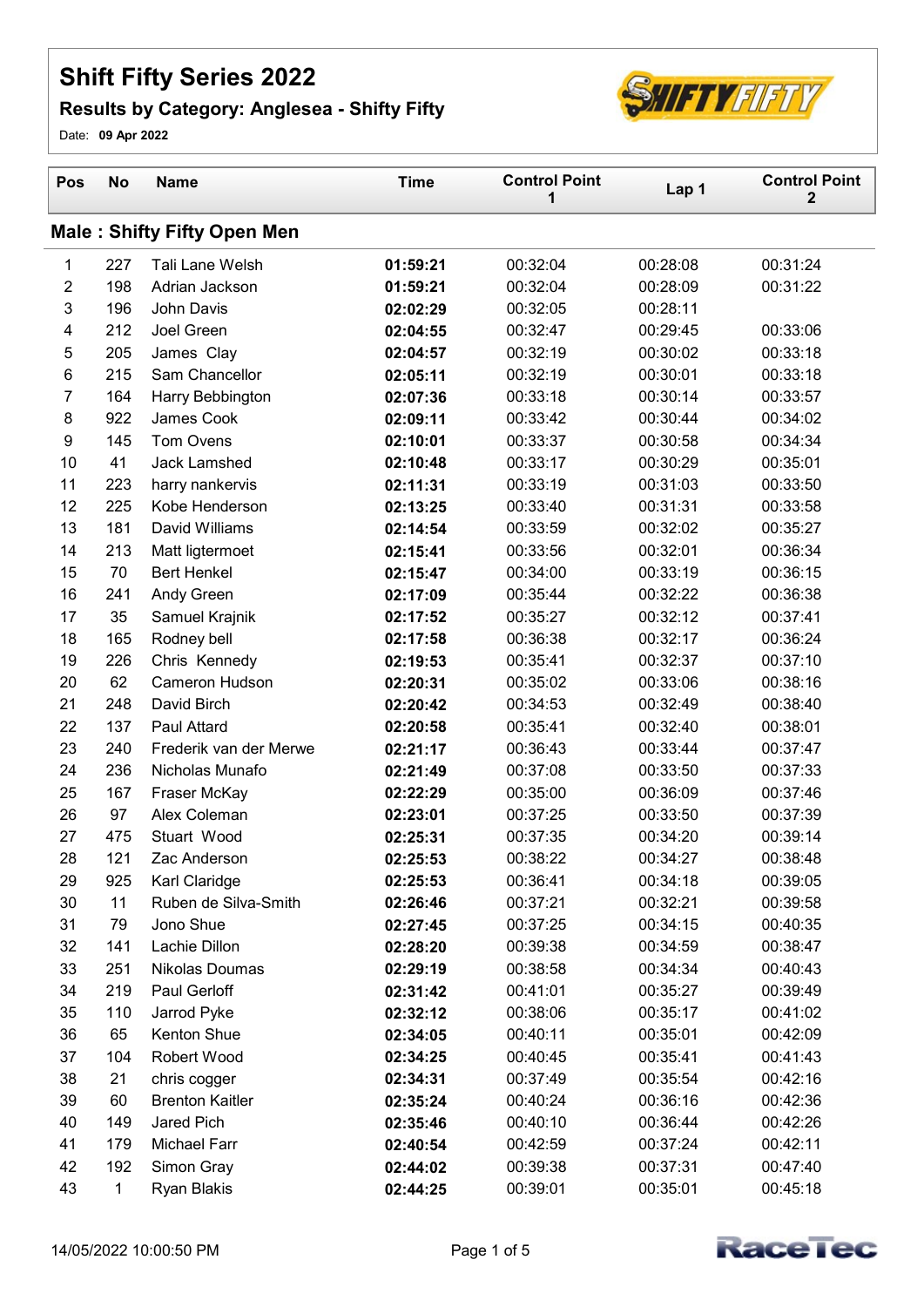| <b>Pos</b>              | <b>No</b>      | <b>Name</b>                            | <b>Time</b> | <b>Control Point</b><br>1 | Lap 1    | <b>Control Point</b><br>$\mathbf 2$ |
|-------------------------|----------------|----------------------------------------|-------------|---------------------------|----------|-------------------------------------|
| 44                      | 148            | Josh Moulton                           | 02:46:09    | 00:43:01                  | 00:41:26 | 00:41:35                            |
| 45                      | 95             | <b>Gus West</b>                        | 02:52:24    | 00:43:17                  | 00:38:36 | 00:46:29                            |
| 46                      | 90             | <b>Tim Steer</b>                       | 02:53:07    | 00:46:15                  | 00:38:25 | 00:46:35                            |
| 47                      | 100            | Michael Heydon                         | 02:56:40    | 00:48:26                  | 00:41:44 | 00:45:17                            |
| 48                      | 221            | corey papas                            | 02:57:48    | 00:45:11                  | 00:37:24 | 00:50:20                            |
| 49                      | 933            | Jake De Zwart                          | 03:04:24    | 00:47:37                  | 00:39:40 | 00:52:19                            |
| 50                      | 163            | <b>Mitchell Lawrence</b>               | 03:06:42    | 00:49:47                  | 00:40:00 | 00:50:37                            |
| 51                      | 59             | Jason Bell                             | 03:07:00    | 00:49:41                  | 00:42:54 | 00:51:26                            |
| 52                      | 204            | Evan Krausgrill                        | 03:07:11    | 00:45:36                  | 00:44:20 | 00:52:25                            |
| 53                      | $\overline{2}$ | <b>Tim Hassell</b>                     | 03:12:23    | 00:46:41                  | 00:40:08 | 00:51:12                            |
| 54                      | 118            | Peter Pezzimenti                       | 03:17:46    | 00:51:55                  | 00:47:01 | 00:52:32                            |
| 55                      | 228            | <b>Brad Balding</b>                    | 03:19:53    | 00:50:00                  | 00:43:30 | 00:55:27                            |
| 56                      | 52             | Matt Casey                             | 03:54:49    | 00:53:58                  | 00:48:27 | 01:17:18                            |
|                         |                | <b>Female: Shifty Fifty Open Women</b> |             |                           |          |                                     |
| $\mathbf{1}$            | 129            | Peta Mullens                           | 02:17:50    | 00:36:38                  | 00:32:36 | 00:36:14                            |
| $\boldsymbol{2}$        | 32             | <b>Emily Mabin</b>                     | 02:35:27    | 00:38:54                  | 00:37:39 | 00:41:41                            |
| 3                       | 138            | Liz Taylor                             | 02:35:40    | 00:40:26                  | 00:36:43 | 00:42:09                            |
| $\overline{\mathbf{4}}$ | 140            | <b>Hailey Mason</b>                    | 02:40:32    | 00:41:54                  | 00:38:37 | 00:40:58                            |
| 5                       | 67             | Kate Bramley                           | 02:46:46    | 00:41:00                  | 00:38:35 |                                     |
| $\,6$                   | 168            | Kathryn Visser                         | 02:46:51    | 00:42:16                  | 00:37:32 | 00:45:56                            |
| $\overline{7}$          | 43             | Melissa Mackenzie                      | 02:51:57    | 00:44:20                  | 00:42:10 | 00:45:30                            |
| $\bf 8$                 | 17             | Jess Bowen                             | 03:07:33    | 00:47:44                  | 00:42:12 | 00:50:35                            |
| $\boldsymbol{9}$        | 193            | Lizzie Gray                            | 03:14:53    | 00:51:48                  | 00:46:16 | 00:50:40                            |
| 10                      | 208            | Tina Keating                           | 03:37:02    | 00:55:29                  | 00:51:50 | 00:55:37                            |
| 11                      | 136            | Susie Carmichael                       | 03:50:00    | 00:56:40                  | 00:53:48 | 01:06:28                            |
| 12                      | 224            | Sarah Watkins                          | 04:00:26    | 00:59:09                  | 00:55:43 | 01:07:08                            |
| 13                      | 195            | Nena Cross                             | 04:11:55    | 01:03:44                  | 00:59:03 | 01:04:49                            |
|                         |                | Male: Shifty Fifty 40-49yrs Men        |             |                           |          |                                     |
| 1                       | 176            | Rohin Adams                            | 02:04:55    | 00:32:20                  | 00:30:01 | 00:33:16                            |
| $\boldsymbol{2}$        | 54             | <b>Scott Needham</b>                   | 02:08:25    | 00:33:26                  | 00:30:58 | 00:34:02                            |
| 3                       | 130            | Jarrod Moroni                          | 02:11:27    | 00:33:53                  | 00:31:04 | 00:35:31                            |
| 4                       | 151            | <b>David Harberts</b>                  | 02:11:44    | 00:33:59                  | 00:31:21 | 00:35:09                            |
| $\mathbf 5$             | 42             | Andrew Low                             | 02:12:13    | 00:33:18                  | 00:30:29 | 00:35:25                            |
| 6                       | 26             | Domenic Gatto                          | 02:13:42    | 00:33:43                  | 00:32:10 |                                     |
| $\boldsymbol{7}$        | 242            | lan Kelly                              | 02:14:15    | 00:33:18                  | 00:30:40 | 00:35:51                            |
| $\bf 8$                 | 222            | Adam Conquest                          | 02:14:44    | 00:35:39                  | 00:31:55 | 00:34:44                            |
| $\boldsymbol{9}$        | 187            | <b>Todd Cuthbert</b>                   | 02:19:40    | 00:35:41                  | 00:33:35 | 00:38:22                            |
| 10                      | 122            | James Taylor                           | 02:21:19    | 00:35:31                  | 00:34:44 | 00:37:35                            |
| 11                      | 109            | Dominic Burton                         | 02:22:00    | 00:36:42                  | 00:32:38 | 00:38:22                            |
| 12                      | 142            | Jeff Garmany                           | 02:23:32    | 00:36:51                  | 00:34:03 | 00:38:04                            |
| 13                      | 201            | <b>Grant Lebbink</b>                   | 02:24:46    | 00:35:44                  | 00:33:41 | 00:39:31                            |
| 14                      | 161            | Chris OConnor                          | 02:26:27    | 00:36:50                  | 00:34:13 | 00:39:26                            |
| 15                      | 96             | Alan Leslie                            | 02:26:53    | 00:38:22                  | 00:34:09 |                                     |
| 16                      | 98             | <b>Clinton Dann</b>                    | 02:26:55    | 00:40:13                  | 00:34:30 | 00:38:13                            |
| 17                      | 191            | <b>Troy Clarke</b>                     | 02:26:57    | 00:37:31                  | 00:34:08 | 00:40:23                            |
| 18                      | 239            | <b>Chris Molloy</b>                    | 02:27:22    | 00:39:30                  | 00:34:59 | 00:39:09                            |
| 19                      | 57             | Jarratt Morgan                         | 02:28:21    | 00:39:00                  | 00:35:25 | 00:38:59                            |
| 20                      | 8              | Enrico Vicariotto                      | 02:29:50    | 01:12:13                  | 01:14:26 |                                     |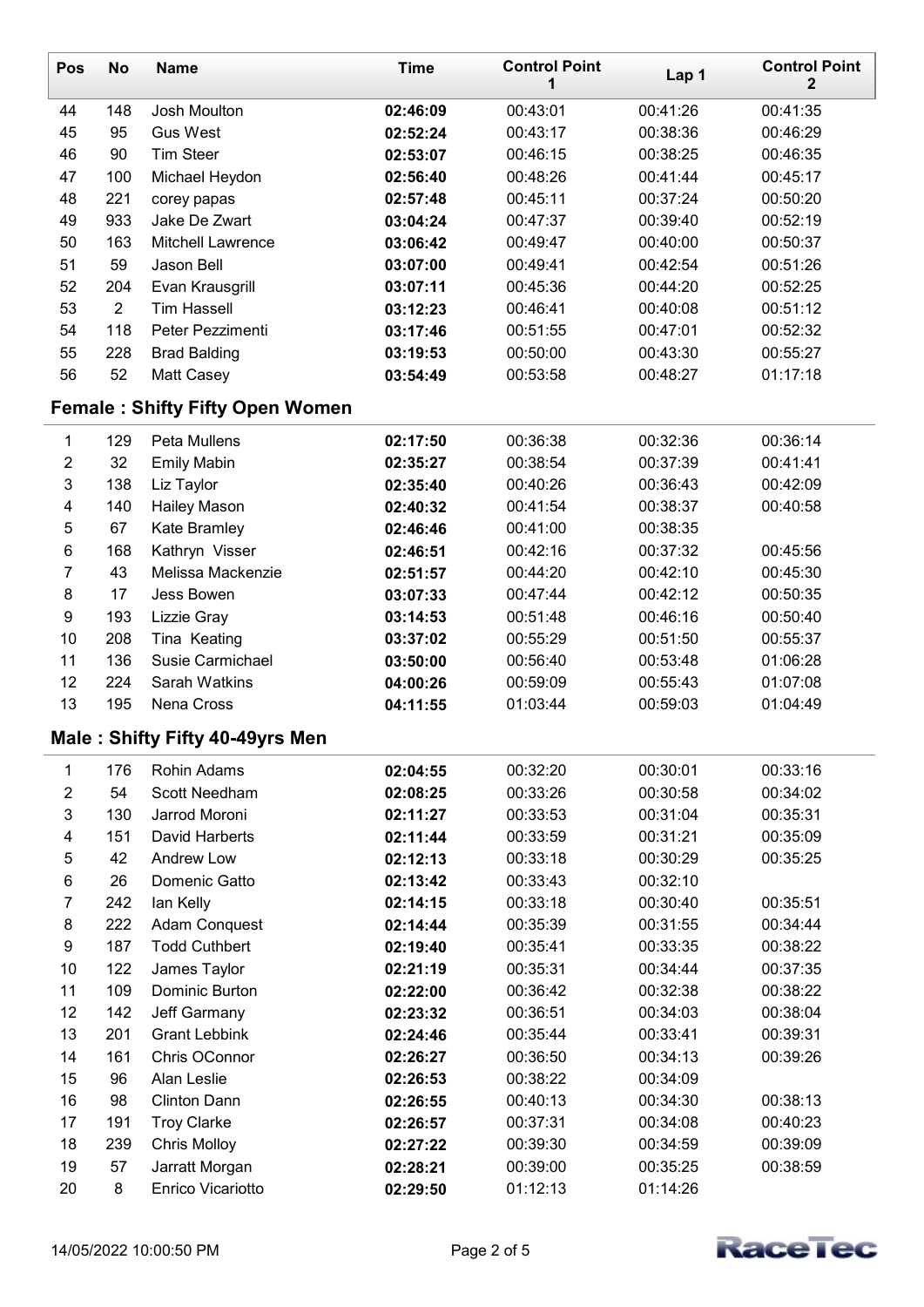| Pos                     | <b>No</b> | <b>Name</b>                                | <b>Time</b>          | <b>Control Point</b><br>1 | Lap 1    | <b>Control Point</b><br>$\mathbf{2}$ |
|-------------------------|-----------|--------------------------------------------|----------------------|---------------------------|----------|--------------------------------------|
| 21                      | 152       | Simon Undrill                              | 02:31:50             | 00:39:25                  | 00:35:46 | 00:40:45                             |
| 22                      | 233       | Stephane Vander Bruggen                    | 02:32:06             | 00:39:24                  | 00:35:06 | 00:40:03                             |
| 23                      | 102       | Cameron Frost                              | 02:32:32             | 00:40:55                  | 00:35:32 | 00:39:32                             |
| 24                      | 94        | Johann Folscher                            | 02:33:32             | 00:39:13                  | 00:37:06 | 00:41:01                             |
| 25                      | 185       | Jayden Thrush                              | 02:33:51             | 00:39:23                  | 00:35:39 | 00:40:54                             |
| 26                      | 232       | <b>Scott Smith</b>                         | 02:34:25             | 00:41:32                  | 00:36:02 | 00:40:18                             |
| 27                      | 246       | Darren Smith                               | 02:34:31             | 00:38:22                  | 00:35:20 | 00:42:15                             |
| 28                      | 25        | Chris O Donnell                            | 02:35:20             | 00:41:28                  | 00:36:15 | 00:41:14                             |
| 29                      | 112       | Hans Jahr                                  | 02:36:48             | 00:38:33                  | 00:34:51 | 00:43:44                             |
| 30                      | 247       | Jason Luhm                                 | 02:39:11             | 00:40:18                  | 00:37:12 | 00:42:47                             |
| 31                      | 249       | Stefano Castelletti                        | 02:41:48             | 00:43:48                  | 00:38:03 | 00:42:28                             |
| 32                      | 184       | <b>Stephen Hadley</b>                      | 02:42:47             | 00:41:54                  | 00:38:53 | 00:41:53                             |
| 33                      | 50        | <b>Craig Porter</b>                        | 02:42:50             | 00:41:42                  | 00:38:03 | 00:43:22                             |
| 34                      | 200       | David Gray                                 | 02:43:09             | 00:42:51                  | 00:37:41 | 00:44:03                             |
| 35                      | 931       | Marc Kirby                                 | 02:43:18             | 00:40:39                  | 00:37:43 | 00:42:43                             |
| 36                      | 231       | Michael Borschmann                         | 02:43:56             | 00:41:14                  | 00:37:24 | 00:44:28                             |
| 37                      | 58        | Dwain Cox                                  | 02:44:36             | 00:42:45                  | 00:37:44 | 00:44:48                             |
| 38                      | 252       | Joe Kuriel                                 | 02:45:05             | 00:41:38                  | 00:38:01 | 00:46:15                             |
| 39                      | 51        | <b>Chris Cowled</b>                        | 02:45:54             | 00:43:36                  | 00:37:26 | 00:45:00                             |
| 40                      | 53        | Stephen Hackett                            | 02:48:32             | 00:43:26                  | 00:39:01 | 00:46:56                             |
| 41                      | 113       | Adrian Copeland                            | 02:49:11             | 00:41:49                  | 00:38:22 | 00:46:40                             |
| 42                      | 197       | Craig Adams                                | 02:49:52             | 00:44:47                  | 00:39:00 | 00:47:11                             |
| 43                      | 114       | Shannon Johns                              | 02:54:16             | 00:45:58                  | 00:38:32 | 00:47:46                             |
| 44                      | 75        | <b>Richard WILLIAMS</b>                    | 02:55:04             | 00:44:00                  | 00:40:07 | 00:49:32                             |
| 45                      | 169       | Robert Fergusson                           | 02:55:25             | 00:44:19                  | 00:38:05 | 00:47:51                             |
| 46                      | 83        | Jamie Thiessen                             | 02:57:12             | 00:45:34                  | 00:39:38 | 00:47:59                             |
| 47                      | 229       | Simon Cusinato                             | 02:59:55             | 00:45:35                  | 00:38:59 | 00:49:02                             |
| 48                      | 935       | <b>Hamish Molloy</b>                       | 03:04:37             | 00:45:19                  | 00:44:49 | 00:48:57                             |
| 49                      | 31        | <b>Nick Russell</b>                        | 03:04:42             | 00:48:26                  | 00:41:24 | 00:52:32                             |
| 50                      | 117       | Dan Lamb                                   | 03:08:31             | 00:47:02                  | 00:43:43 | 00:50:57                             |
| 51                      | 49        | Ash Butler                                 | 03:09:48             | 00:49:08                  | 00:42:05 | 00:53:32                             |
| 52                      | 186       | Lyle Weir                                  | 03:13:47             | 00:53:13                  | 00:42:40 | 00:50:57                             |
| 53                      | 924       | <b>Brian Dufty</b>                         | 03:16:31             | 00:49:08                  | 00:40:42 | 00:57:52                             |
| 54                      | 926       | Ben Spiteri                                | 03:16:51             | 00:50:50                  | 00:44:26 | 00:53:30                             |
| 55                      | 119       | Jason Swackhamer                           | 03:18:06             | 00:49:47                  | 00:40:00 | 00:57:13                             |
| 56                      | 157       | Alex Lachowicz                             | 03:18:49             | 00:46:37                  | 00:43:11 | 00:58:16                             |
| 57                      | 28        | Craig Ypinazar                             | 03:22:10             | 00:52:20                  | 00:44:57 | 00:55:22                             |
| 58                      | 134       | <b>Randall Wright</b>                      | 03:30:13             | 00:51:20                  | 00:49:33 | 00:56:45                             |
| 59                      | 30        | John Egan                                  | 03:41:00             | 00:54:08                  | 00:48:22 |                                      |
| 60                      | 211       | <b>Barry Lowe</b>                          | 03:41:57             | 00:53:03                  | 00:52:57 | 01:01:05                             |
|                         |           | <b>Female: Shifty Fifty 40-49yrs Women</b> |                      |                           |          |                                      |
| 1                       | 183       | <b>Kate Kellett</b>                        | 02:24:34             | 00:36:51                  | 00:34:12 | 00:38:05                             |
| $\overline{\mathbf{c}}$ | 36        | Miranda Griffiths                          | 02:26:28             | 00:37:06                  | 00:35:07 | 00:38:57                             |
| 3                       | 87        | <b>Natalie Saunders</b>                    |                      | 00:41:34                  | 00:38:53 | 00:44:21                             |
| 4                       | 245       |                                            | 02:44:09             | 00:40:00                  | 00:42:43 |                                      |
| 5                       | 78        | Lisa Wadling<br><b>Ruth Taylor</b>         | 02:56:47<br>03:00:31 | 00:48:56                  | 00:41:40 | 00:42:16<br>00:48:26                 |
| 6                       | 29        | Karen Brookes                              | 03:17:43             | 00:50:48                  | 00:44:31 | 00:52:56                             |
| $\overline{7}$          |           |                                            |                      |                           |          |                                      |
|                         | 156       | Sally Brown                                | 03:57:45             | 00:59:51                  | 00:51:53 | 01:04:22                             |

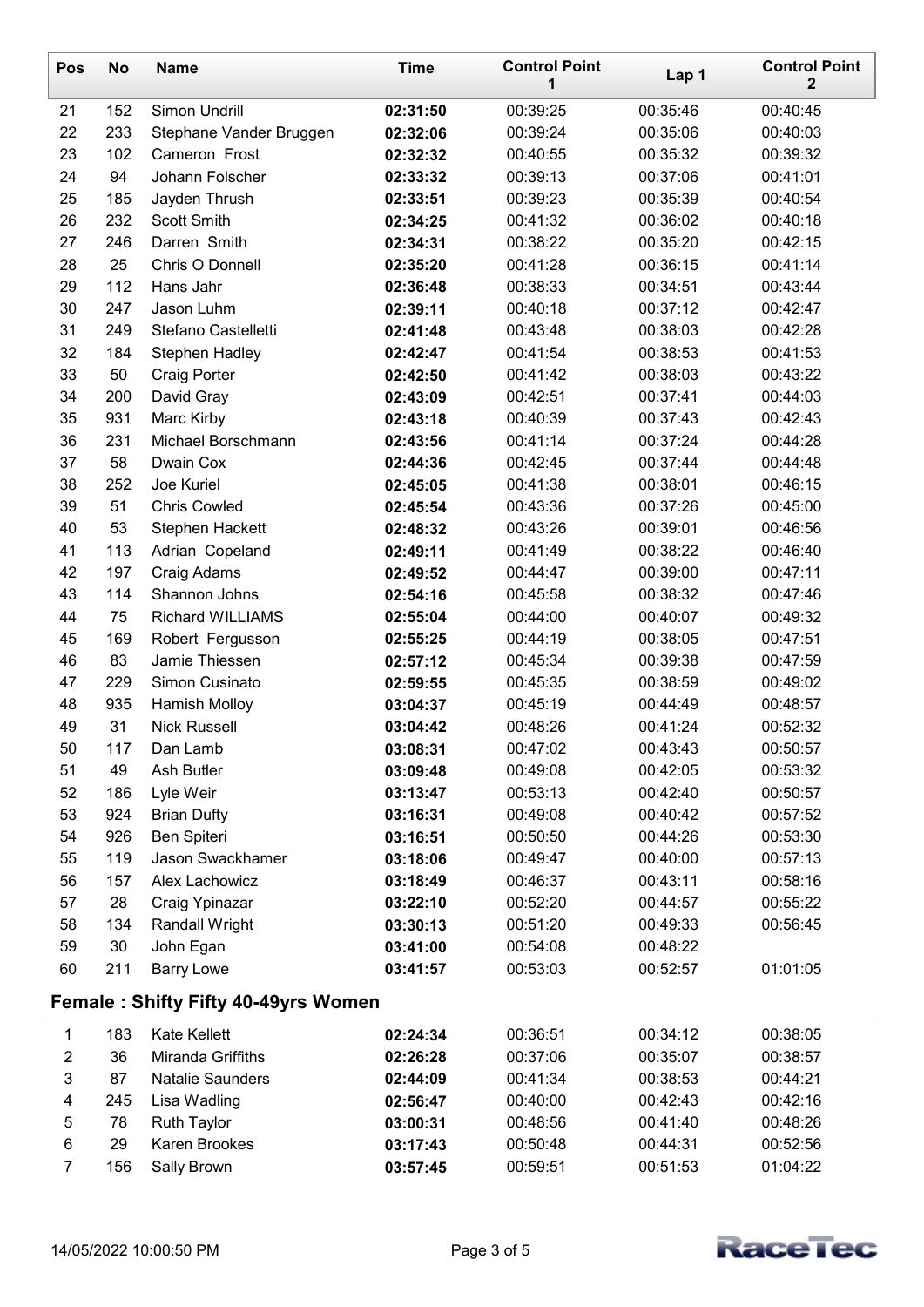| Pos              | <b>No</b>                     | <b>Name</b>                       | <b>Time</b> | <b>Control Point</b><br>1 | Lap 1    | <b>Control Point</b><br>$\mathbf 2$ |  |  |  |
|------------------|-------------------------------|-----------------------------------|-------------|---------------------------|----------|-------------------------------------|--|--|--|
|                  | Male: Shifty Fifty 50yrs+ Men |                                   |             |                           |          |                                     |  |  |  |
| 1                | 16                            | Tom Craw                          | 02:15:46    | 00:35:04                  | 00:32:27 | 00:36:02                            |  |  |  |
| $\overline{2}$   | 101                           | Ashley Goldstraw                  | 02:22:04    | 00:35:00                  | 00:35:46 | 00:38:10                            |  |  |  |
| 3                | 210                           | Nick Grosso                       | 02:23:32    | 00:37:50                  | 00:33:21 | 00:37:47                            |  |  |  |
| 4                | 37                            | Cameron Shakespeare               | 02:23:53    | 00:36:41                  | 00:34:17 | 00:37:36                            |  |  |  |
| 5                | 178                           | Mark Van Halen                    | 02:25:01    | 00:37:06                  | 00:34:07 | 00:39:08                            |  |  |  |
| 6                | 93                            | <b>Todd Lewis</b>                 | 02:26:11    | 00:39:29                  | 00:34:58 | 00:37:11                            |  |  |  |
| $\overline{7}$   | 175                           | <b>MATTHEW MCGILL</b>             | 02:27:02    | 00:38:58                  | 00:33:55 | 00:39:10                            |  |  |  |
| 8                | 199                           | Alex Marchese                     | 02:40:20    | 00:39:39                  | 00:38:27 | 00:43:17                            |  |  |  |
| $\boldsymbol{9}$ | 250                           | Nick Kelly                        | 02:45:19    | 00:41:44                  | 00:38:44 | 00:44:16                            |  |  |  |
| 10               | 216                           | <b>Tony French</b>                | 02:45:34    | 00:42:59                  | 00:38:49 | 00:43:30                            |  |  |  |
| 11               | 174                           | Daniel Field                      | 02:45:52    | 00:42:22                  | 00:38:15 | 00:45:28                            |  |  |  |
| 12               | 106                           | Jamie Howe                        | 02:49:13    | 00:44:47                  | 00:39:23 | 00:44:18                            |  |  |  |
| 13               | 44                            | Jason Johnson                     | 02:49:14    | 00:44:57                  | 00:39:24 | 00:45:21                            |  |  |  |
| 14               | 929                           | <b>Matt Gibson</b>                | 02:50:32    | 00:43:01                  | 00:39:22 | 00:46:49                            |  |  |  |
| 15               | 116                           | dAvid Mentha                      | 02:51:20    | 00:47:04                  | 00:41:32 | 00:43:49                            |  |  |  |
| 16               | 34                            | Lachlan Wainwright                | 02:51:21    | 00:47:07                  | 00:41:30 | 00:43:49                            |  |  |  |
| 17               | 77                            | David Allen                       | 02:51:36    | 00:45:11                  | 00:40:18 | 00:45:46                            |  |  |  |
| 18               | 928                           | Stefano Romiti                    | 02:51:55    | 00:45:11                  | 00:41:30 | 00:43:34                            |  |  |  |
| 19               | 244                           | Luke Bourchier                    | 02:51:58    | 00:48:24                  | 00:38:24 | 00:45:17                            |  |  |  |
| 20               | 47                            | Sam Mills                         | 02:54:34    | 00:44:12                  | 00:38:16 | 00:49:35                            |  |  |  |
| 21               | 115                           | <b>Antony Yeates</b>              | 02:55:08    | 00:45:59                  | 00:38:25 | 00:47:51                            |  |  |  |
| 22               | 71                            | Murray Mackenzie                  | 02:55:18    | 00:46:00                  | 00:40:03 | 00:49:20                            |  |  |  |
| 23               | 182                           | <b>Steve Monk</b>                 | 02:55:20    | 00:44:59                  | 00:40:52 | 00:47:41                            |  |  |  |
| 24               | 125                           | lain Leech                        | 02:58:00    | 00:45:09                  | 00:41:31 | 00:47:14                            |  |  |  |
| 25               | 66                            | Stephen Wilkin                    | 02:58:34    | 00:46:19                  | 00:41:21 | 00:48:39                            |  |  |  |
| 26               | 190                           | Angus Dobie                       | 02:59:42    | 00:46:51                  | 00:40:49 | 00:48:50                            |  |  |  |
| 27               | 124                           | <b>MIKE BODSWORTH</b>             | 03:00:02    | 00:48:14                  | 00:42:39 | 00:48:04                            |  |  |  |
| 28               | 63                            | David Kidd                        | 03:00:29    | 00:47:43                  | 00:40:05 | 00:50:10                            |  |  |  |
| 29               | 22                            | <b>Tim Belleville</b>             | 03:01:15    | 00:47:09                  | 00:41:32 | 00:48:15                            |  |  |  |
| 30               | 253                           | Ross Richards                     | 03:03:50    | 00:46:29                  | 00:42:43 | 00:49:37                            |  |  |  |
| 31               | 146                           | Darren Pollard                    | 03:04:06    | 00:45:59                  | 00:40:44 | 00:52:59                            |  |  |  |
| 32               | 33                            | Dugald McAdam                     | 03:06:41    | 00:46:00                  | 00:46:38 | 00:48:15                            |  |  |  |
| 33               | 131                           | <b>Tyron Crofts</b>               | 03:07:15    | 00:49:28                  | 00:41:38 | 00:50:58                            |  |  |  |
| 34               | 189                           | Paul Bichsel                      | 03:07:17    | 00:51:00                  | 00:42:18 | 00:50:01                            |  |  |  |
| 35               | 46                            | Paul Oman                         | 03:08:31    | 00:49:55                  | 00:43:08 | 00:48:37                            |  |  |  |
| 36               | 147                           | <b>Andrew Foot</b>                | 03:08:32    | 00:53:13                  | 00:42:40 | 00:50:58                            |  |  |  |
| 37               | 177                           | <b>Bruce Newton</b>               | 03:12:00    | 00:47:43                  | 00:43:57 | 00:53:59                            |  |  |  |
| 38               | 920                           | Mike Rochow                       | 03:20:51    | 00:50:37                  | 00:42:57 | 00:57:58                            |  |  |  |
| 39               | 166                           | Andrew McKay                      | 03:25:40    | 00:50:54                  | 00:44:52 | 00:59:54                            |  |  |  |
| 40               | 158                           | Eugene Lachowicz                  | 03:26:28    | 00:49:41                  | 00:47:00 | 00:57:05                            |  |  |  |
| 41               | 14                            | <b>Mark Rossiter</b>              | 03:37:03    | 00:51:51                  | 00:49:06 | 01:00:33                            |  |  |  |
| 42               | 40                            | Paul Leissner                     | 03:54:54    | 00:48:46                  | 00:48:08 | 01:07:01                            |  |  |  |
|                  |                               | Female: Shifty Fifty 50yrs+ Women |             |                           |          |                                     |  |  |  |
| 1                | 9                             | margaret oconnor                  | 02:29:51    | 01:12:21                  | 01:14:57 |                                     |  |  |  |
| $\mathbf{2}$     | 235                           | Emma COLSON                       | 02:50:15    | 00:44:06                  | 00:39:04 | 00:46:37                            |  |  |  |
| 3                | 45                            | <b>Becky Herridge</b>             | 02:59:04    | 00:46:53                  | 00:41:19 | 00:47:56                            |  |  |  |
| 4                | 74                            | lesa Muir                         | 03:36:44    | 00:54:24                  | 00:48:11 | 01:00:55                            |  |  |  |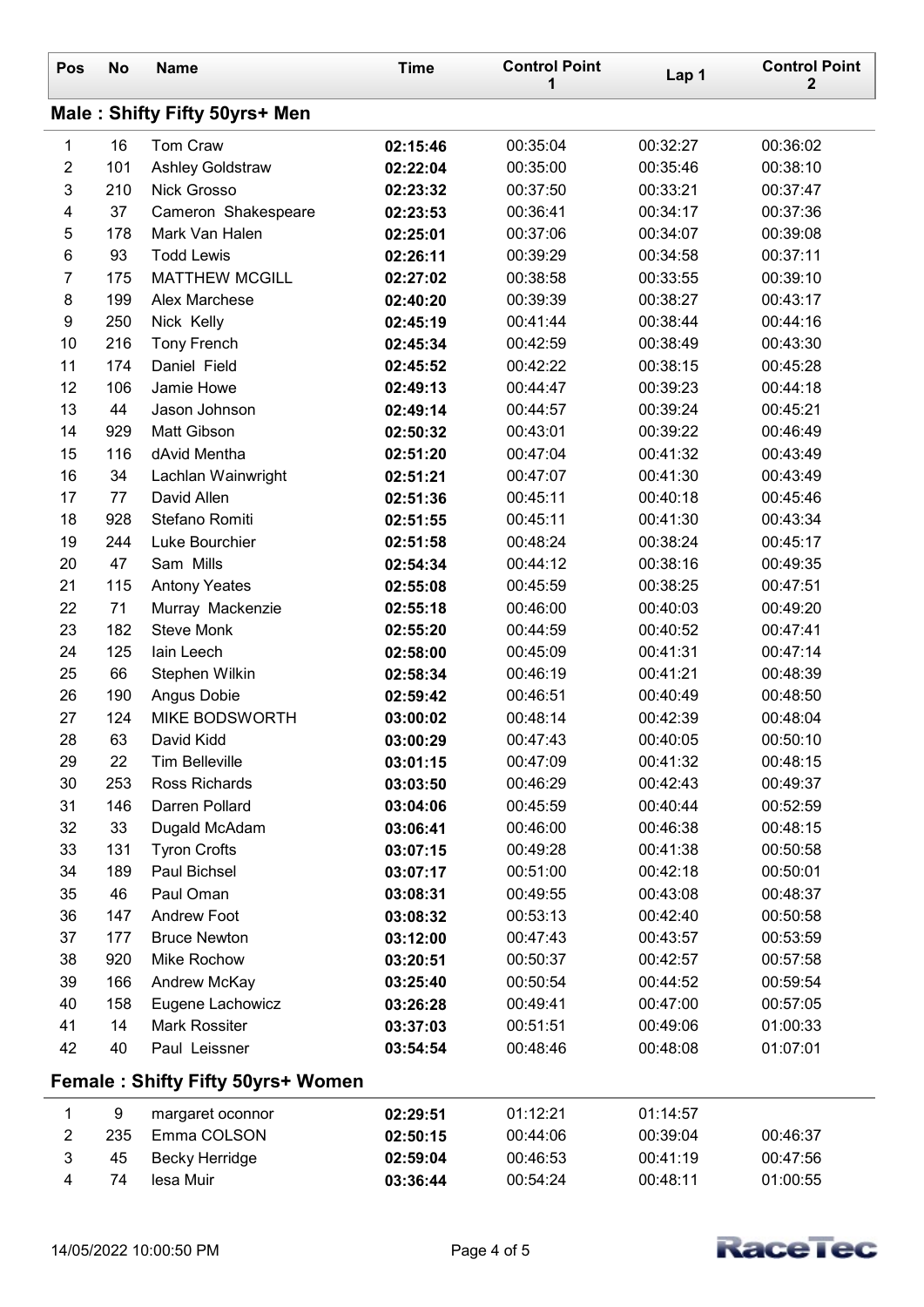| <b>Pos</b> | No  | <b>Name</b>                              | Time     | <b>Control Point</b> | Lap 1    | <b>Control Point</b><br>2 |
|------------|-----|------------------------------------------|----------|----------------------|----------|---------------------------|
|            |     | <b>Male: Shifty Fifty Junior Boys</b>    |          |                      |          |                           |
| 1          | 76  | Harry Doye                               | 02:02:39 | 00:32:03             | 00:28:24 | 00:33:09                  |
| 2          | 143 | Caelan Shawyer                           | 02:09:09 | 00:33:27             | 00:30:54 | 00:33:52                  |
| 3          | 99  | Ty Whitford                              | 02:10:20 | 00:32:51             | 00:30:00 | 00:34:33                  |
| 4          | 19  | James Stamp                              | 02:16:59 | 00:35:04             | 00:32:38 | 00:35:54                  |
| 5          | 108 | Charlie Piergrosse                       | 02:45:48 | 00:41:16             | 00:37:24 | 00:45:41                  |
|            |     | <b>Female: Shifty Fifty Junior Girls</b> |          |                      |          |                           |
| 1          | 162 | Ruby Dobson                              | 02:24:03 | 00:36:40             | 00:33:46 | 00:38:28                  |
|            |     | <b>Male: Shifty Fifty E-BIKE Men</b>     |          |                      |          |                           |
| 1          | 238 | Paul van der Ploeg                       | 02:02:08 | 00:34:26             | 00:28:24 | 00:31:03                  |
| 2          | 39  | Nathan Stott                             | 02:02:35 | 00:33:09             | 00:29:06 | 00:31:43                  |
| 3          | 128 | Matt Palmer                              | 02:04:11 | 00:33:08             | 00:29:10 | 00:32:49                  |
| 4          | 159 | Paul Walker                              | 02:26:36 | 00:43:14             | 00:32:53 | 00:36:31                  |
| 5          | 403 | <b>Justin Gomez</b>                      | 02:45:37 | 00:43:28             | 00:36:17 | 00:49:47                  |
| 6          | 5   | Shane Wojniusz                           | 02:45:39 | 00:43:29             | 00:36:39 | 00:49:24                  |
| 7          | 6   | <b>Matthew Temouskos</b>                 | 03:13:58 | 00:44:31             | 00:39:52 | 00:57:39                  |
| 8          | 207 | Mark Kennedy                             | 03:26:17 | 00:52:30             | 00:54:10 | 00:50:31                  |

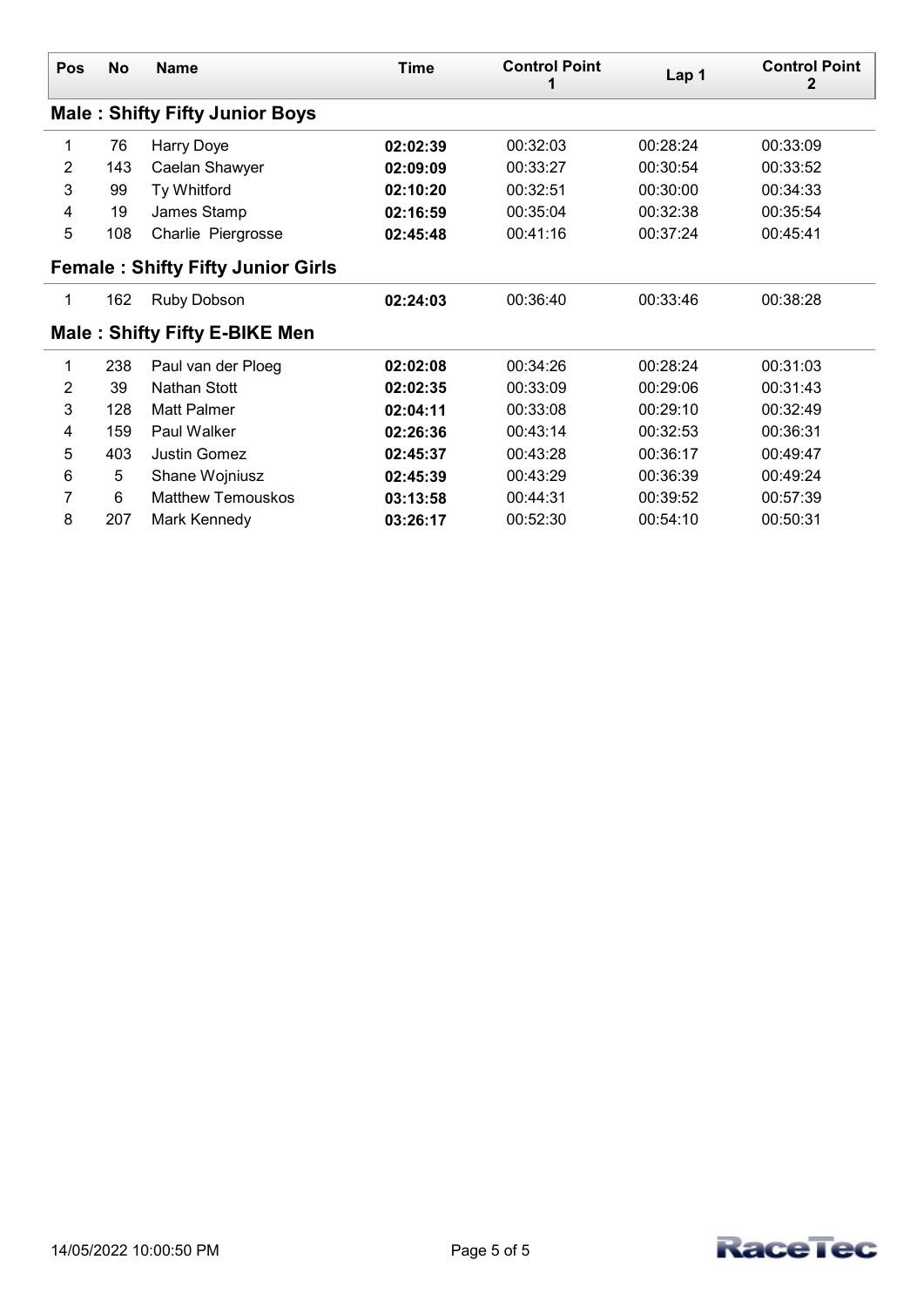## Shift Fifty Series 2022

## Results by Category: Anglesea - Shifty Shorty

Date: 09 Apr 2022

| Pos                                 | <b>No</b>  | <b>Name</b>                          | <b>Time</b>          | <b>Control Point 1</b> | <b>Finish</b>        |  |  |
|-------------------------------------|------------|--------------------------------------|----------------------|------------------------|----------------------|--|--|
| <b>Male: Shifty Shorty Open Men</b> |            |                                      |                      |                        |                      |  |  |
| 1                                   | 476        | Justin Vollerup                      | 01:11:32             | 00:36:52               | 00:34:40             |  |  |
| 2                                   | 467        | <b>Thomas Golding</b>                | 01:12:13             | 00:38:57               | 00:33:16             |  |  |
| 3                                   | 458        | Matt de Freitas                      | 01:14:57             | 00:40:28               | 00:34:29             |  |  |
| 4                                   | 435        | Gary Norman                          | 01:15:51             | 00:40:09               | 00:35:41             |  |  |
| 5                                   | 429        | Paul A. Bryant esq.                  | 01:16:23             | 00:40:26               | 00:35:56             |  |  |
| 6                                   | 234        | David OLLE                           | 01:16:38             | 00:40:19               | 00:36:18             |  |  |
| $\overline{7}$                      | 495        | Alex Mckenzie                        | 01:16:50             |                        |                      |  |  |
| 8                                   | 452        | James Hughes                         | 01:17:44             | 00:41:32               | 00:36:11             |  |  |
| 9                                   | 438        | David Woods                          | 01:17:55             | 00:41:30               | 00:36:25             |  |  |
| 10                                  | 105        | <b>Matthew Shanks</b>                | 01:18:46             | 00:40:58               | 00:37:48             |  |  |
| 11                                  | 425        | Darryl Stead                         | 01:18:49             | 00:41:34               | 00:37:15             |  |  |
| 12                                  | 424        | Kristian Burrows                     | 01:19:45             | 00:42:29               | 00:37:16             |  |  |
| 13                                  | 481        | <b>Adrian Williams</b>               | 01:21:11             | 00:42:59               | 00:38:12             |  |  |
| 14                                  | 490        | Nick Kenyon                          | 01:23:12             | 00:44:06               | 00:39:06             |  |  |
| 15                                  | 491        | Jackson Gray                         | 01:24:24             | 00:46:27               | 00:37:56             |  |  |
| 16                                  | 61         | Jarrod McCallum                      | 01:25:10             | 00:46:13               | 00:38:56             |  |  |
| 17                                  | 107        | Gavin Piergrosse                     | 01:25:13             | 00:44:59               | 00:40:13             |  |  |
| 18                                  | 440        | Tom Murphy                           | 01:27:29             | 00:46:19               | 00:41:10             |  |  |
| 19<br>20                            | 400<br>411 | Dylan Mccoid<br><b>TIM SHARP</b>     | 01:27:41             | 00:46:40               | 00:41:01             |  |  |
| 21                                  | 406        |                                      | 01:29:35             | 00:47:46               | 00:41:49             |  |  |
| 22                                  | 934        | Jeremy Ellis<br><b>Chris Barrett</b> | 01:29:43<br>01:31:25 | 00:45:48<br>00:47:24   | 00:43:54             |  |  |
| 23                                  | 404        | <b>Daniel Bartlett</b>               | 01:31:42             | 00:47:42               | 00:44:00<br>00:43:59 |  |  |
| 24                                  | 418        | Jayce Dufty                          | 01:32:36             | 00:49:21               | 00:43:14             |  |  |
| 25                                  | 447        | <b>Ashley Peeler</b>                 | 01:33:03             | 00:51:48               | 00:41:15             |  |  |
| 26                                  | 20         | Aaron Capon                          | 01:33:53             | 00:50:37               | 00:43:16             |  |  |
| 27                                  | 133        | Lachlan Alexander                    | 01:34:52             | 00:50:29               | 00:44:22             |  |  |
| 28                                  | 480        | Matt Karfut                          | 01:35:57             | 00:49:31               | 00:46:25             |  |  |
| 29                                  | 449        | John Watkins                         | 01:38:54             | 00:53:01               | 00:45:53             |  |  |
| 30                                  | 415        | Tim Johns                            | 01:39:19             | 00:52:16               | 00:47:03             |  |  |
| 31                                  | 454        | <b>Tony Snell</b>                    | 01:40:06             | 00:52:36               | 00:47:29             |  |  |
| 32                                  | 462        | Gav Klingner                         | 01:40:22             | 00:53:34               | 00:46:47             |  |  |
| 33                                  | 414        | Sam Parsons                          | 01:43:02             | 00:50:36               | 00:52:26             |  |  |
| 34                                  | 436        | John Oshannassy                      | 01:43:24             | 00:54:17               | 00:49:07             |  |  |
| 35                                  | 448        | Jason McPhee                         | 01:43:33             | 00:54:31               | 00:49:01             |  |  |
| 36                                  | 441        | Kyle Vos                             | 01:43:54             | 00:54:23               | 00:49:31             |  |  |
| 37                                  | 444        | Leigh Cheeseman                      | 01:44:46             | 00:56:48               | 00:47:58             |  |  |
| 38                                  | 473        | Rod Binedell                         | 01:44:51             | 00:56:49               | 00:48:02             |  |  |
| 39                                  | 469        | Scott Morris                         | 01:44:53             | 00:56:49               | 00:48:04             |  |  |
| 40                                  | 461        | Andrew Petrilli                      | 01:44:59             | 00:53:52               | 00:51:06             |  |  |
| 41                                  | 434        | Michael Harper                       | 01:46:48             | 00:55:19               | 00:51:29             |  |  |
| 42                                  | 478        | John Lucas                           | 01:47:16             | 00:57:44               | 00:49:31             |  |  |
| 43                                  | 474        | James Leckie                         | 01:47:43             | 00:58:05               | 00:49:38             |  |  |
| 44                                  | 433        | Jason Gaffee                         | 01:49:21             | 00:55:44               | 00:53:37             |  |  |



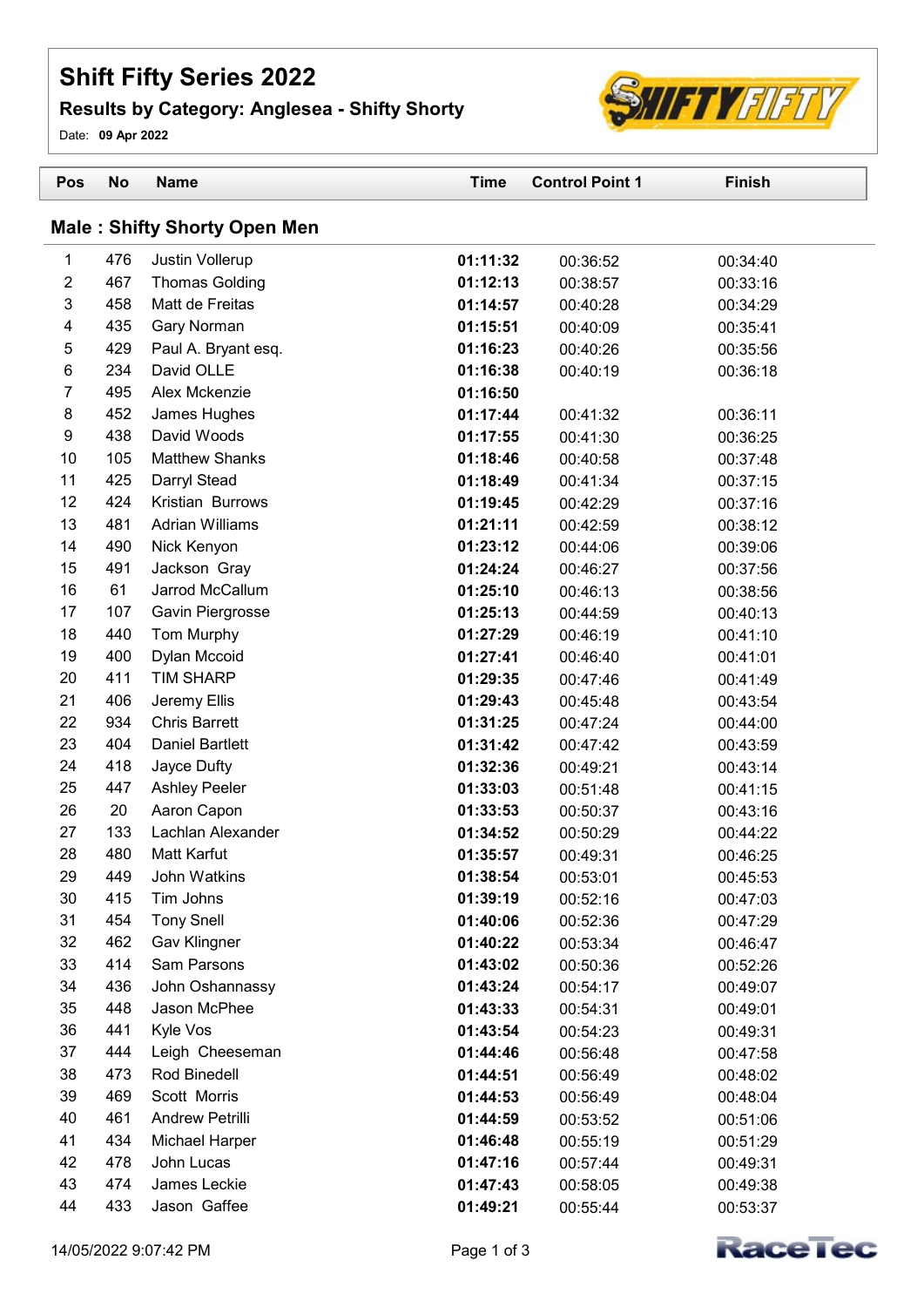| Pos              | <b>No</b> | <b>Name</b>                                 | <b>Time</b> | <b>Control Point 1</b> | <b>Finish</b> |
|------------------|-----------|---------------------------------------------|-------------|------------------------|---------------|
| 45               | 421       | Damien Watson                               | 01:50:35    | 00:57:25               | 00:53:10      |
| 46               | 466       | Tom McMeekin                                | 01:52:11    | 00:57:28               | 00:54:42      |
| 47               | 932       | Nathan Heselwood                            | 01:53:46    | 01:00:13               | 00:53:33      |
| 48               | 442       | Ken McNally                                 | 01:54:43    | 01:01:42               | 00:53:01      |
| 49               | 482       | Michael Sweeny                              | 01:54:53    | 01:01:53               | 00:53:00      |
| 50               | 446       | Shanon Thomson                              | 01:58:48    | 01:01:27               | 00:57:21      |
| 51               | 453       | <b>Steven Gilmore</b>                       | 01:58:48    | 01:01:29               | 00:57:19      |
| 52               | 486       | Paul Jurcic                                 | 02:04:34    | 01:04:18               | 01:00:16      |
| 53               | 477       | Connor Yonezawa                             | 02:08:18    | 00:56:58               | 01:11:19      |
| 54               | 402       | Nathan Smeaton                              | 02:09:46    | 01:08:35               | 01:01:11      |
| 55               | 443       | Alan McMeekin                               | 02:11:50    | 01:06:46               | 01:05:03      |
| 56               | 431       | Dennis Craig                                | 02:24:48    | 01:16:04               | 01:08:44      |
| 57               | 413       | Ross Paxton                                 | 02:42:22    | 01:22:13               | 01:20:09      |
|                  |           | <b>Female: Shifty Shorty Open Women</b>     |             |                        |               |
| $\mathbf 1$      | 419       | Mackenzie Traill                            | 01:22:17    | 00:42:57               | 00:39:19      |
| $\overline{2}$   | 73        | <b>Tomie PFeiffer</b>                       | 01:34:45    | 00:49:46               | 00:44:58      |
| $\sqrt{3}$       | 457       | Julia Spink                                 | 01:37:19    | 00:52:19               | 00:44:59      |
| 4                | 464       | Jane Bourke                                 | 01:40:54    | 00:53:24               | 00:47:30      |
| 5                | 170       | Kat De Battista                             | 01:41:08    | 00:52:10               | 00:48:57      |
| 6                | 927       | Renee Henderson                             | 01:41:29    | 00:52:25               | 00:49:04      |
| $\overline{7}$   | 237       | Tracy Esterhuyzen                           | 01:41:55    | 00:52:36               | 00:49:18      |
| $\bf 8$          | 160       | Danielle Pepping                            | 01:43:33    | 00:54:14               | 00:49:19      |
| $\boldsymbol{9}$ | 430       | Jenna Davis                                 | 01:49:30    | 00:57:42               | 00:51:47      |
| 10               | 487       | Cynthia von Brandenstein                    | 01:53:34    | 00:58:28               | 00:55:05      |
| 11               | 202       | <b>Suzanne Ternel</b>                       | 01:56:58    | 00:59:33               | 00:57:25      |
| 12               | 401       | Sarah Hillier                               | 02:13:10    | 01:18:19               | 00:54:50      |
| 13               | 412       | Cheree Spowart                              | 02:15:02    | 01:14:24               | 01:00:37      |
| 14               | 85        | Martyn Taylor                               | 02:18:39    | 01:10:26               | 01:08:12      |
| 15               | 450       | Miranda Coombs                              | 02:19:54    | 01:11:32               | 01:08:22      |
| 16               | 410       | <b>Tracey Lang</b>                          | 02:36:08    | 01:19:13               | 01:16:54      |
| 17               | 405       | Mary Hall                                   | 02:40:33    | 01:18:20               | 01:22:13      |
| 18               | 483       | Rebecca Hengemuhle                          | 02:40:34    | 01:26:26               | 01:14:08      |
|                  |           | <b>Male: Shifty Shorty Under 15 Men</b>     |             |                        |               |
| 1                | 463       | Hayden Vimpani                              | 01:15:29    | 00:39:19               | 00:36:10      |
| $\overline{c}$   | 408       | Max Mccarthy                                | 01:24:03    | 00:45:05               | 00:38:57      |
| 3                | 456       | Daniel Nixon                                | 01:24:04    | 00:43:57               | 00:40:07      |
| 4                | 459       | porter shawyer                              | 01:39:21    | 00:50:47               | 00:48:34      |
| $\mathbf 5$      | 485       | <b>Charlie Hosking</b>                      | 01:51:49    | 00:54:50               | 00:56:59      |
| 6                | 484       | Liam Hosking                                | 02:40:32    | 01:26:25               | 01:14:06      |
|                  |           | <b>Male: Shifty Shorty Under 15 Women</b>   |             |                        |               |
| $\mathbf{1}$     | 123       | <b>Ruby Taylor</b>                          | 01:19:49    | 00:40:59               | 00:38:50      |
|                  |           | <b>Female: Shifty Shorty Under 15 Women</b> |             |                        |               |
| $\overline{2}$   | 479       | Yasmin Adams                                | 02:00:46    | 01:01:44               | 00:59:02      |
|                  |           | <b>Male: Shifty Shorty E-BIKE Men</b>       |             |                        |               |
| 1                | 455       | <b>Stuart Clark</b>                         | 01:03:59    | 00:33:11               | 00:30:48      |
| $\overline{2}$   | 471       | Kevin Dahlberg                              | 01:13:36    | 00:37:25               | 00:36:10      |
|                  |           |                                             |             |                        |               |